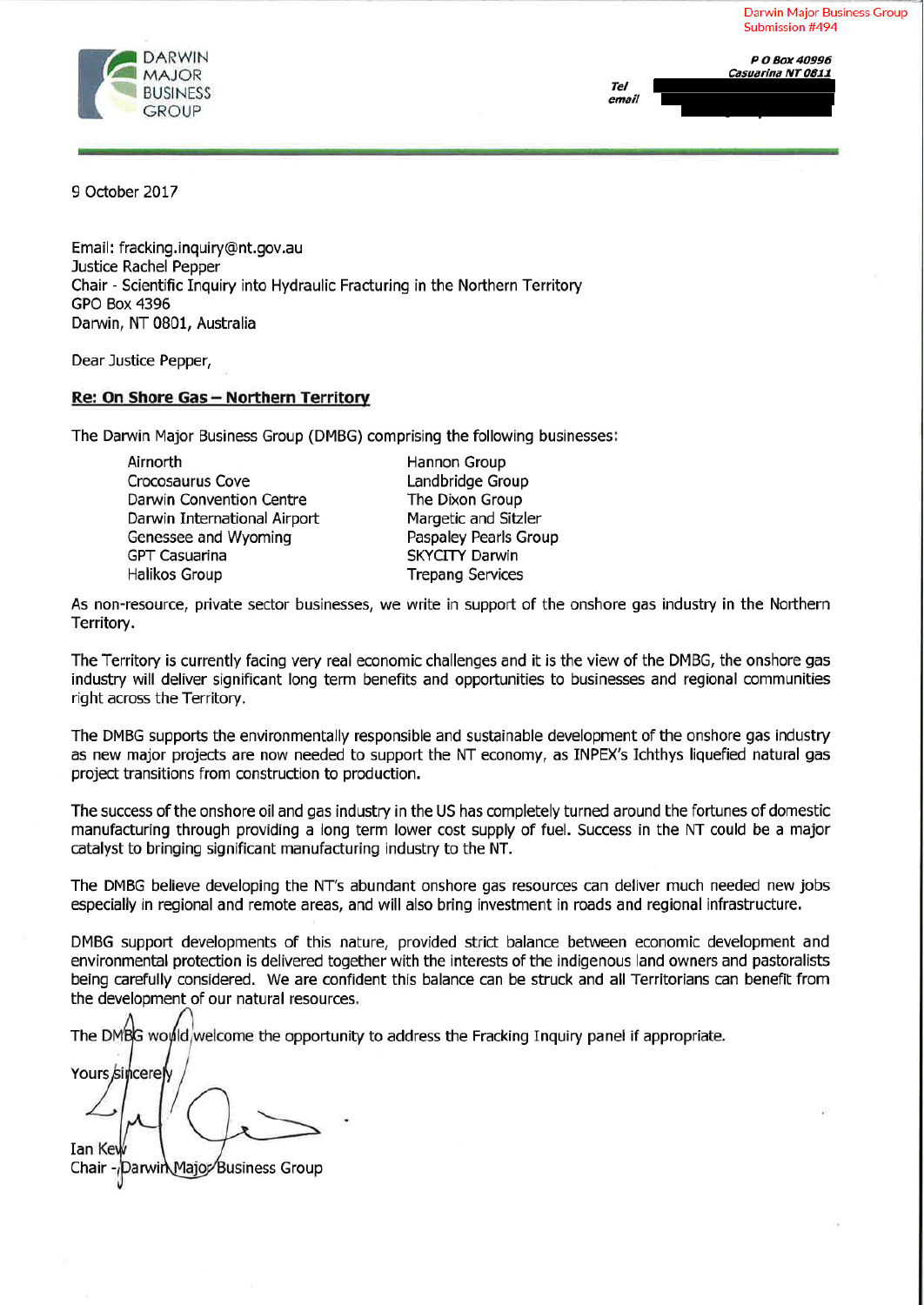

# **DARWIN MAJOR BUSINESS GROUP**

Government policies and decisions have a significant impact on business especially in a developing economy environment like the Northern Territory.

The Darwin Major Business Group was formed by 14 major businesses in January 2017. It was established for major business to have a strong coordinated voice to inform and influence Government and to share information among member businesses.

Darwin Major Business Group members have a record of investment and their future success is strongly linked to the performance of the Darwin and Top End economies. The Darwin Major Business Group has invested \$2B in the Darwin economy in the 5 years to 2017 and has similar investment plans for the next 5 years. It has a combined employment of over 4,000.

The collective Northern Territory economic impact of the businesses comprising the Darwin Major Business Group as calculated by Deloitte Access Economics is outlined below.

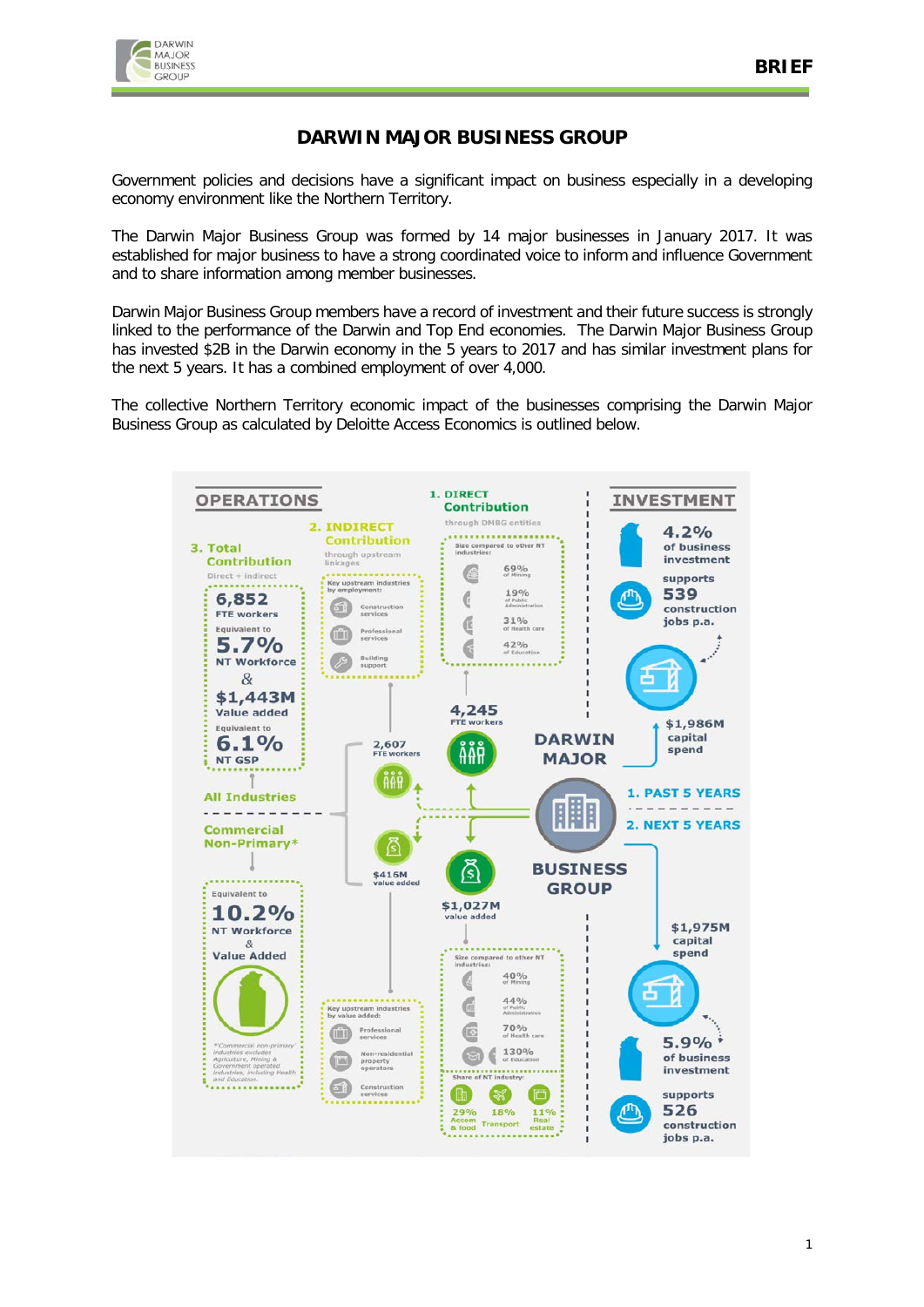

The Group' members are Ian Kew (NT Airports), Daniel Bowden (Airnorth), Mardi Ashkine (GPT Casuarina Square), Janet Hamilton (Darwin Convention Centre), Michael Hughes (Landbridge Group), Shane Dignan (Halikos Group), Steve Margetic and Michael Sitzler (Sitzler & Margetic), Mick Burns (Mick Burns Group of Companies), Foxy Robinson (Trepang Services), David Christian (SKYCITY Darwin), Michael Hannon Snr and Mick Hannon Jnr (Hannon Group), James Paspaley (Paspaley Group), Natasha Jensen (Genesee and Wyoming) Michael Bridge (CGH Group) and Brett Dixon .

# **Members**





# **Daniel Bowden & Michael Bridge**

Established in 1978 and with its hub based in Darwin, Airnorth is the second oldest airline in Australia and operates the youngest regional jet fleet. It is the premier airline based in Northern Australia operating over 200 scheduled departures weekly, serving 17 destinations in the Northern Territory, Western Australia, Queensland and Timor-Leste. Airnorth is a full service carrier operating regional jets Airnorth is now the major aviation operator in Northern Australia. The company operates over 300 scheduled RPT and charter departures weekly, servicing over 20 destinations across four countries. Including Darwin, and remote areas of the Northern Territory, Airnorth carries in excess of 300,000 passengers annually. In addition to scheduled departures, Airnorth operates contract and ad-hoc charter services for a wide variety of companies undertaking mining, defence and government activity. Airnorth directly employs more than 200 staff in Darwin and provides indirect employment through the contracting of ground service operations across all its destinations. Airnorth has formed a corporate alliance with Qantas Airways which includes the hosting of all flights in the Amadeus global distribution system, inclusion in the Qantas Frequent Flyer program, electronic ticketing and baggage checks as well as joint marketing activities.





# **Janet Hamilton**

The Darwin Convention Centre (DCC) is the centre piece of the Darwin Waterfront, with the aim to drive local, national and international visitation to Darwin and generate economic benefit to Darwin and the Northern Territory. The Centre is a public-private partnership between the Northern Territory Government, AMP Investments (investment partner), Honeywell (facilities manager) and AEG Ogden (venue manager). Employing 40 full-time staff and up to 300 casuals in the peak event season, the DCC is capable of handling national and international conferences and meetings, exhibitions, gala dinners, award ceremonies, seminars, concerts and special events. Since opening in 2008, the DCC has established a reputation as a modern, multi-award winning centre that has welcomed over 558,000 visitors and generated \$367 million in delegate expenditure to Darwin and the NT.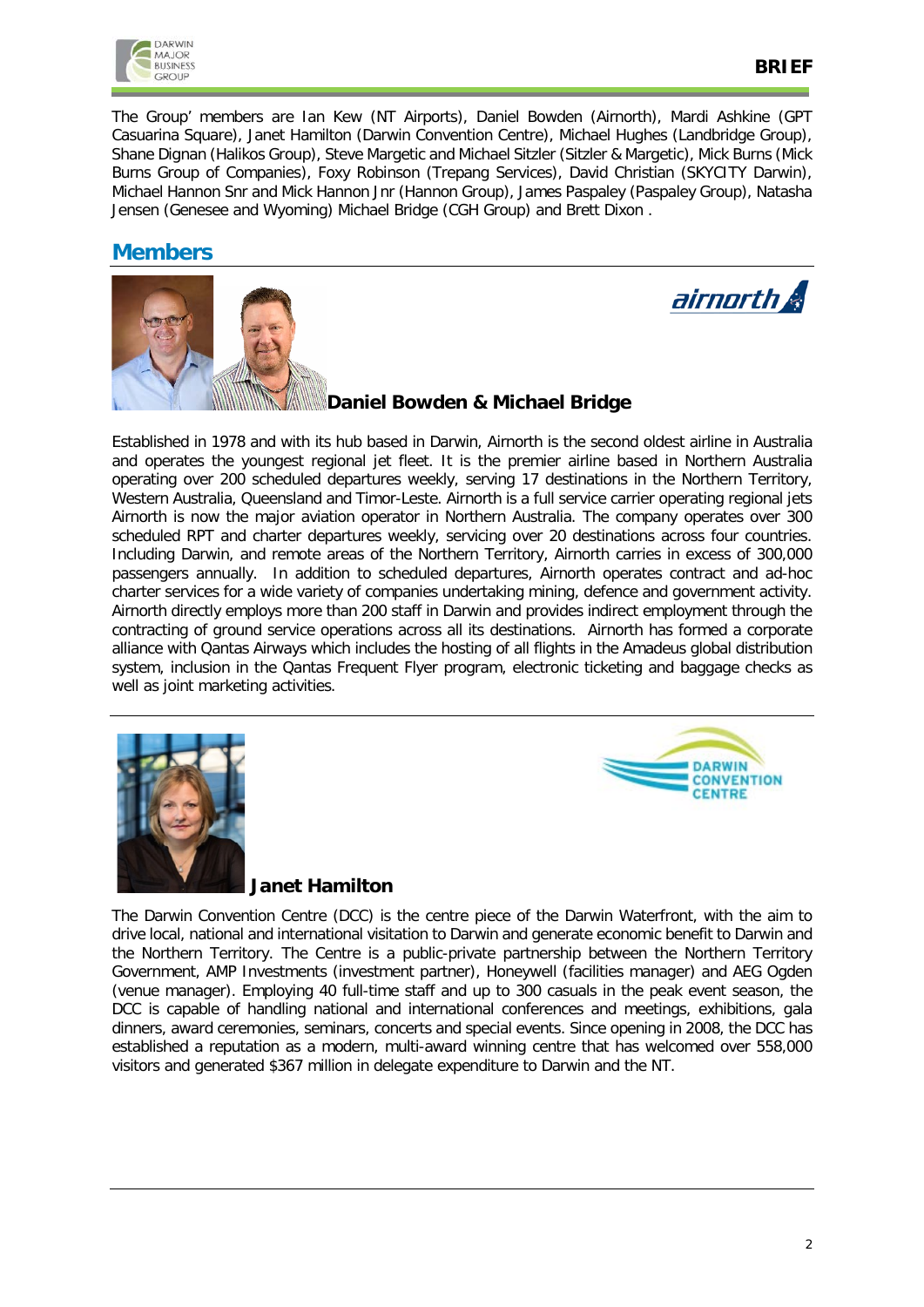





### **Mardi Ashkine**

GPT is a property group with broad access to capital invested in quality assets which, through proactive management, creates great customer experiences and superior returns. Listed on the Australian Securities Exchange since 1971 the GPT Group is today one of Australia's largest diversified listed property groups. The Group has a substantial investor base, with more than 36,000 investors, is one of the top 50 stocks by market capitalisation and has \$19 billion of assets under management.

Casuarina Square is Darwin's premier shopping destination, located in the northern suburbs of Darwin, a 15 minute drive from Darwin's CBD and 20 minutes from the town of Palmerston. The centre includes two discount department stores, two supermarkets, a variety of specialty stores and a cinema entertainment offer. The centre is also complimented by a 303 bed student accommodation facility operated by Unilodge. Casuarina Square is also home to Australia's largest solar rooftop system master installation of the 1.25MW (megawatt) system in 2015. A new entertainment and leisure precinct named 'The Quarter' was successfully launched in July 2016. The project saw the introduction of 12 new dining tenancies and a Timezone Entertainment Centre.





#### **Shane Dignan**

The Halikos Group is a Territory born success story. Established in 1987, sound management has seen the original contract and roofing business prosper into one of the Territory's largest and most dynamic local group of companies. Halikos now specialises in development, construction, hospitality, manufacturing, property management and retail focusing on the Northern Territory. John Halikos and Shane Dignan serve as Directors of the Halikos Group. Together John and Shane built a strong Management team and have now transformed the small local company into Darwin's leading family owned business. Halikos' philosophy to employ locally, buy locally and reinvest profits back into the Northern Territory economy has been the key to their success.



#### Hannon GROUP

#### **Michael Hannon Snr & Jnr**

Operating since 1945, Hannon Group has been involved in, and has vast experience in a broad range of businesses and industries in the Territory, currently employing over 1000 people Australia Wide. Hannon Group's has a major interest in Bus Transport. Buslink NT started operating in 1988 with 3 buses. Buslink Australia how holds contracts with Governments to supply public transport bus services throughout 4 states - school and urban - and is the 7th largest operator in Australia. Buslink Vivo started operating in 2012 and won a major contract on Inpex's Ichthys project with almost 7000 passenger movements per day.

Hosepower - the Territory's largest integrated hydraulic and industrial fluid equipment supplier, and recently opened a branch in SE Queensland; and ongoing property development. In building up these business, Hannon Group has invested tens of millions of dollars in the local economy, providing ongoing benefits and stimulus to the wider Territory economy.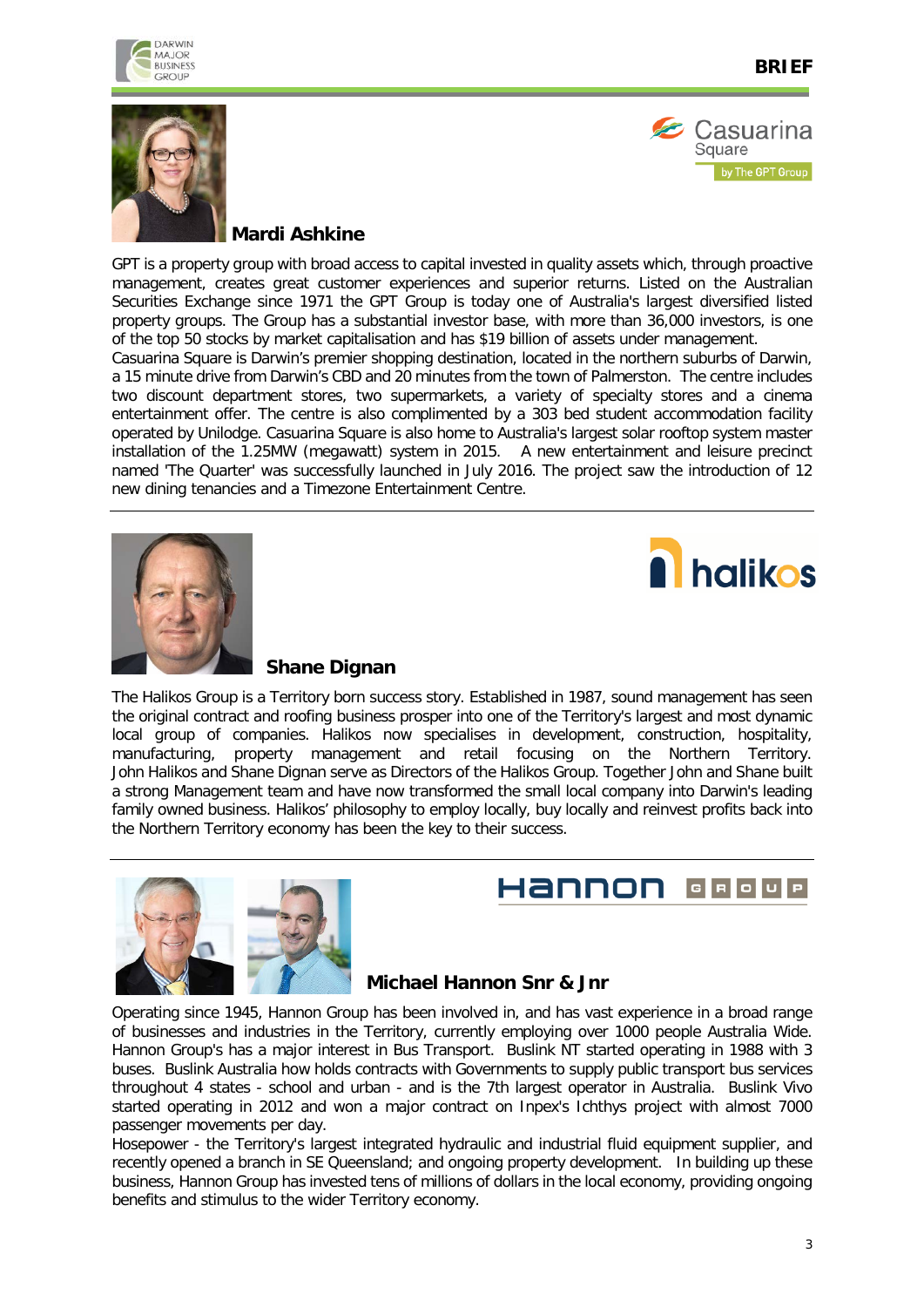





# **Mike Hughes & Mark Hunt**

In 2015, Landbridge Group commenced a long term partnership to lease the Port of Darwin, specifically East Arm Wharf (including the Darwin Marine Supply Base and Vopak site) and Fort Hill Wharf. Landbridge Group is a large private company with businesses based in China and Australia, with a focus on ports and logistics, real estate and tourism, trade and manufacturing, and oil and gas/petrochemicals.

Landbridge plans to grow Darwin Port by developing the infrastructure to meet future customer needs. In addition, Landbridge brings an opportunity to increase trade with Asia through Landbridge's business and extensive networks in the region.





#### **Michael Sitzler Steve Margetic**

Sitzler Pty Ltd have been involved in the delivery of the majority of the major infrastructure projects delivered under PPP's with the NTG and Federal Govt over the past decade amounting to in excess of \$1.5Bn of work. Margetic & Sitzler play a significant role in growing and supporting smaller Territory businesses on these projects. The economic impact is reasonably large given the 6 to 7 times multiplier of every dollar spent through local business in our industry.

Sitzler Pty Ltd is one of the largest privately owned and operated construction companies in Northern Australia. Established in 1976 we have a proven track record of delivering successful projects from Darwin through to Adelaide. Using project management, design and construction, construction management and property development expertise to deliver a number of landmark projects such as the Darwin Convention and Exhibition Centre, Darwin Football Stadium, Chinatown multistorey car park, Ayers Rock Resort, Tiwi Aged Care Facility and the Darwin Waterfront Wave Pool.





#### **Mick Burns**

Mick Burns has been involved in a wide range of industries, businesses and developments. He has has built his business empire over the last four decades, successfully owned and operated hotels since 1985, operating at various times landmark hotels and turning them into the "it spot". In 2000, with Discovery up and running and his first Darwin Cup winner under his belt — Star Bullet, owned with business partner Brooke David. Mick constructed Crocosaurus Cove in 2009 and operates the Darwin Crocodile Farm, housing approximately 70,000 saltwater crocodiles. Hotel properties include Monsoons, The Tap Bar, Discovery Nighclub and The Cavenagh Hotel. In 2012 he took majority ownership with Porosus Pty Ltd, his flagship entity. He has been the President (NT) and national board member of the Australian Hotels Association (AHA) for over 10 years, and is a life member in the NT and nationally. He is also Chairman of the Tiwi Bombers football club.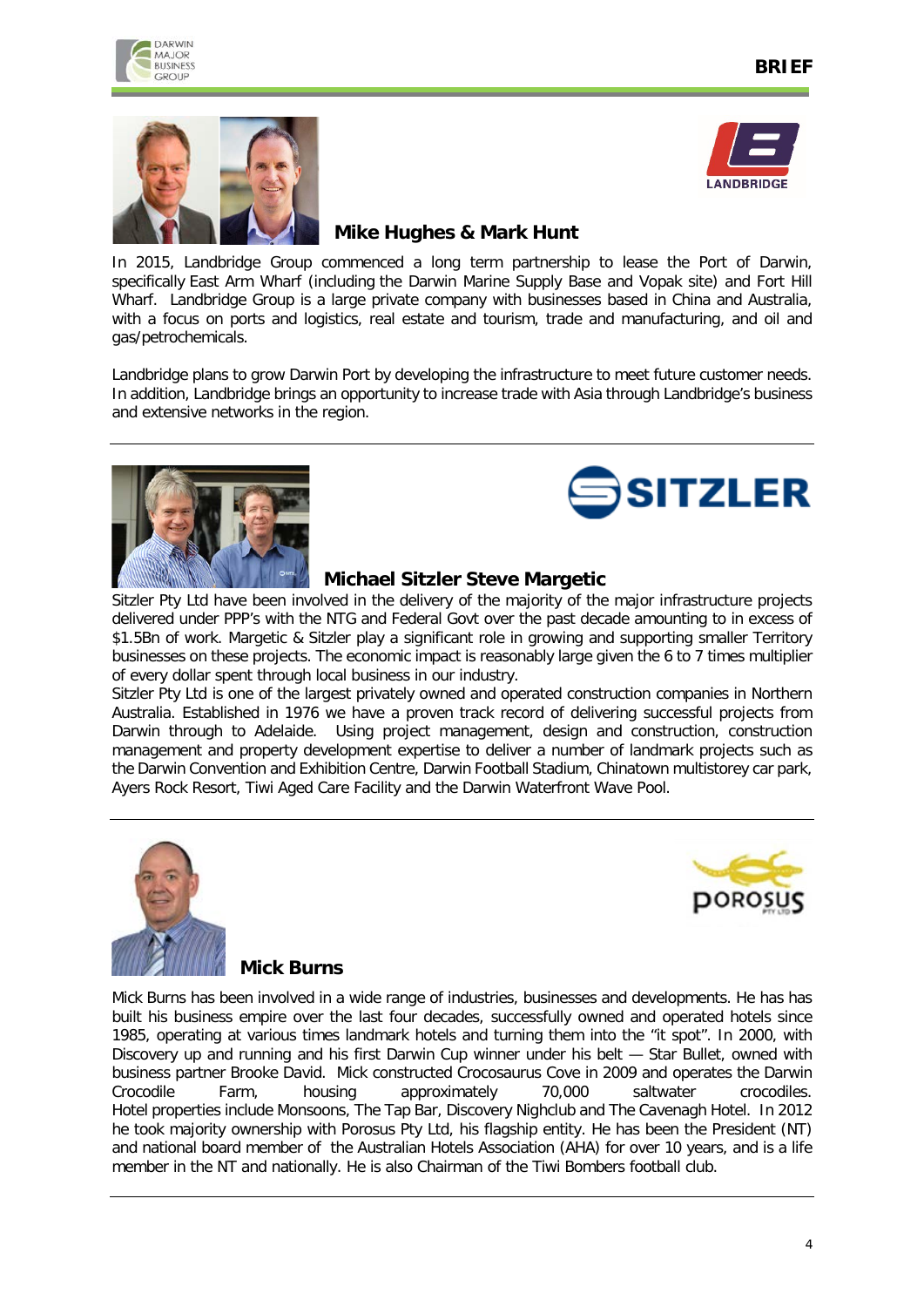





# **Ian Kew (Chair)**

NT Airports directly employ over 80 full-time employees and contract many other personnel to provide key airport services. Together with airline customers, NT Airports handled over 2.4 million arriving, departing and transit passengers. The combination of all on airport and off-airport businesses that support them contribute over 1.5% directly of the Gross State Product of the Northern Territory and employs over 1800 people when including our airline customers. Darwin International Airport makes a significant contribution to the Darwin and Northern Territory economies. Besides being the key first point of contact to the Northern Territory is making significant contribution to growth of Darwin and its own business with significant Property Development of land owned in the Darwin Airport precinct. The vicinity is becoming a key exciting commercial alternative for several key businesses and national franchises.



# PASPALEY

#### **James Paspaley**

The Paspaley Company was founded in 1935 with the collection of mother-of-pearl shells for the button trade. In the years that followed, cultivation of Australian South Sea pearls became the company's primary focus and revolutionised the South Sea Pearling Industry. The Paspaley Group is an Australian family-owned and run company with a heritage of over 80 years and three generations. Recognised as pioneers of the Australian South Sea pearling industry, today the company has a diverse portfolio. They currently have a portfolio of 9 boutiques stocked with jewellery from the highest quality of pearls produced. Paspaley is heavily involved in Australian Agriculture with 6 rural properties producing high quality mixed cropping, wine grapes, prime lamb and cattle and wool ranging from pearling to retail, aviation to agriculture and property development. The Group also own and operate a large portfolio of commercial properties in Australia and Internationally, many town transforming. Most recently winning NTG tender for 9000 m2 of government office space and subsequently building the impressive Charles Darwin Centre in Darwin Mall, where its Head Office, is now located.





# **David Christian**

SKYCITY Darwin is the ultimate entertainment destination in the Northern Territory. Boasting over 700 electronic gaming machines, more than 30 exciting table games, 5 restaurants, 7 bars, Darwin's only five star beachfront resort with 154 luxury rooms, VIP Super Villas with Gaming Suites, a Day Spa and a myriad of unique function, conference spaces. Nestled on 30 acres of tropical gardens alongside the Arafura Sea, SKYCITY's bustling casino is teamed with amazing accommodation and dining options, and conference and event facilities. SKYCITY is home to Darwin's only five star beachfront resort, complete with a private white-sand beach and an eight room tropical spa. The new tropical resort and upgraded facilities have redefined comfort and style and we provide a level of service beyond compare.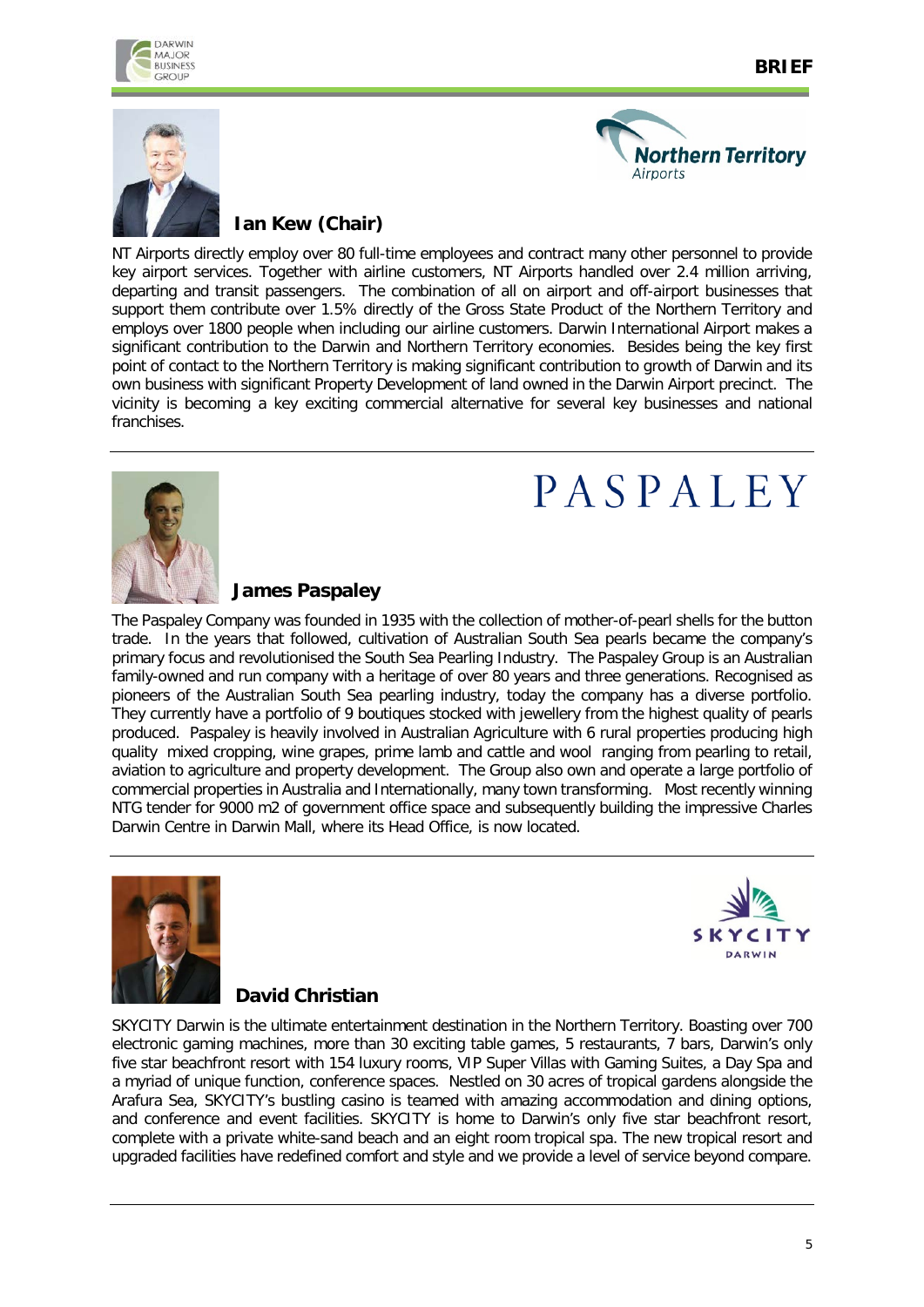



DARWIN **MAJOR BUSINESS** 



# **John (Foxy) Robinson**

John Robinson (also known as Foxy) has been in the Darwin accommodation industry for 35 years. Originating from humble beginnings John Foxy Robinson has built a formidable company and is one of the Territory's wealthiest and dynamic entrepreneurs. 'Foxy' ventured into the tourism industry buying and selling struggling hotels, motel and caravan parks. His accommodation ventures include two 4.5 star hotels, Darwin Airport Resort and Darwin Airport Inn with a total of 317 rooms (sold 2011); 1500 accommodation rooms to house workers associated with the oil & gas sector. He owns two 5 star luxury hotels in Broome and Kununurra, Western Australia. In 2015 he completed a 200 room 4.5 star hotel in Palmerston on the outskirts of Darwin which is under management to Rydges Hotels Australia. He has various interests and investments outside of accommodation including mining and other industry.





#### **Natasha Jensen**

A safety leader in the freight industry in Australia, with 60+ daily train starts across South Australia, the Northern Territory, New South Wales and Victoria. GWA has more than 600 employees, 3,500+ km of owned track, 120 locomotives and 1850 active wagons which are utilised in long-term contracts that support customer projects. GWA seeks to form partnerships with customers providing a particular emphasis on safety and reliability through the acquisition of locomotives and equipment to ensure existing and new start projects meet their transport targets. GWA operates the Tarcoola-to-Darwin rail line that links the Port of Darwin with the Australian interstate rail network in South Australia – a 2200km railway that forms a sizable part of GWA's 3500km of track in South Australia and the Northern Territory. GWA provides its customers on the Tarcoola-to- Darwin corridor with service to bulk ports in Darwin, as well as serving intermodal terminals in Adelaide, Alice Springs, Katherine and Darwin. GWA is a major employer in the Northern Territory which extends to a multitude of sub-contractors across Infrastructure, Equipment, Suppliers and Services to ensure the smooth operation of the Intermodal services.